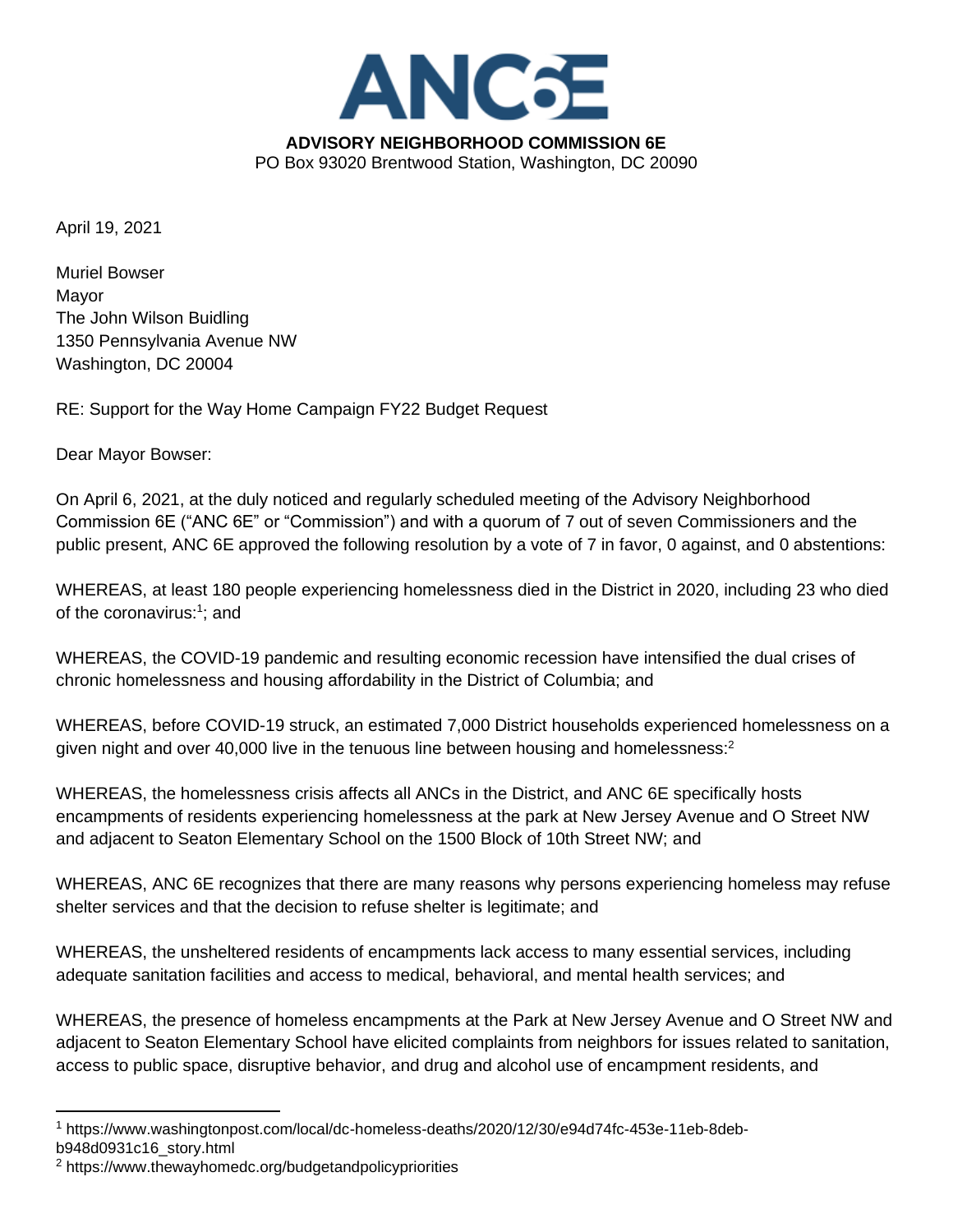

PO Box 93020 Brentwood Station, Washington, DC 20090

WHEREAS, ANC 6E recognizes that the homeless encampments in its area are a manifestation the District's failure to provide for the basic human needs of housing and supportive services to its most vulnerable residents and are inextricably related to the crisis of housing affordability; and

WHEREAS, the Fiscal Year 2022 Budget (FY22 Budget) presents an opportunity to make significant investments to end chronic homelessness in the District; and

WHEREAS, the Way Home Campaign, a coalition of 106 community organizations, has drafted a list of budget proposals to end chronic homelessness and ensure that nobody dies lacking the dignity of a home.

THEREFORE, BE IT RESOLVED, that ANC 6E supports the Way Home Campaign proposals for the FY22 Budget to tackle the crisis of homelessness and housing instability, including:

- I**nvest \$96.1 million to fund Permanent Supportive Housing (PSH) for 2,761 individuals and 432 families experiencing chronic homelessness.** By providing affordable housing coupled with intensive case management services, PSH helps people stay in housing and improve their health, and it saves a substantial amount of money as a result. This investment will ensure almost all of those assessed as needing PSH will receive it.
- Help 1,820 individuals to exit homelessness quickly by increasing the budget for short-term **assistance.** This assistance should include rental subsides, high-quality, client-centered case management, and support in finding housing.
- **•** Ensure that every person who is at high risk of dying of COVID-19 is offered a placement in non**congregate shelter.** Right now, the majority of single adults are sheltered in large rooms with bunk beds and are exposed to many other people. Approximately 650 single adults who have risk factors associated with severe health outcomes or death if they were to contract COVID-19 are currently sheltered in motel rooms through the Pandemic Emergency Program for Medically Vulnerable Individuals (PEP-V) program, and there are 550 waiting for openings in the program. Up until early 2021, the Federal Emergency Management Agency (FEMA) paid for 75 percent of most costs of this program with the District paying the other 25 percent. Now FEMA will pay for 100 percent of most costs, not including case management or behavioral health services. The District should immediately expand the program so everyone in need can access it. The Department of Human Services (DHS) should assess the need for case management and behavioral health services and, if deemed essential, should allocate local funds for these services.
- Purchase bankrupt hotels. These buildings can be used as non-congregate shelter during the pandemic and then be converted into PSH. Jurisdictions across the country are taking advantage of hotel bankruptcies, but so far DC has not.
- **Maintain street outreach at current funding levels.** Outreach services primarily target hard-to-reach individuals who do not seek shelter or other homeless services. Outreach workers help these